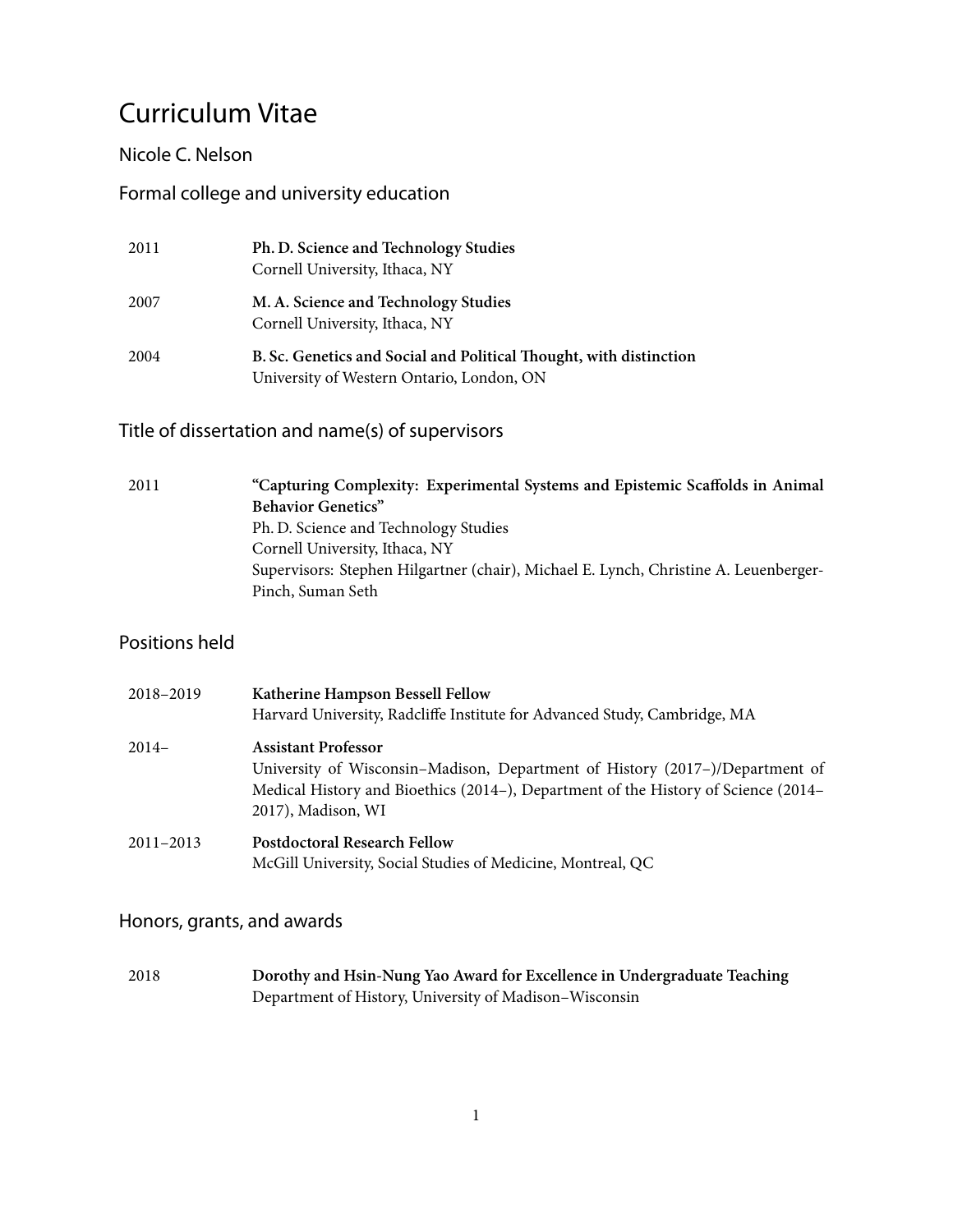| 2018      | Honored Instructor Award, Spring 2018<br>University of Madison-Wisconsin                                                                                                                                                                                     |
|-----------|--------------------------------------------------------------------------------------------------------------------------------------------------------------------------------------------------------------------------------------------------------------|
| 2017      | "Autonomy and the Algorithm: Where Machine Learning Meets Human Decisions<br>in the Cancer Clinic," UW-Madison Fall Competition Research Grant<br>Nicole C. Nelson (PI), Pilar Ossorio (PI; Value: US\$28 131)                                               |
| 2017      | Honored Instructor Award, Spring 2017<br>University of Madison-Wisconsin                                                                                                                                                                                     |
| 2016      | "Model Behavior: Animal Experiments and the Genetics of Psychiatric Disorders,"<br>Research Service Grant, UW-Madison (Value: US\$20 000)                                                                                                                    |
| 2016      | Honored Instructor Award, Spring 2016<br>University of Wisconsin-Madison                                                                                                                                                                                     |
| 2015      | "Traveling Facts: Circulating Genetic Knowledge through Animal Models," UW-<br>Madison Fall Competition research grant (Value: US\$20798)                                                                                                                    |
| 2015      | <b>First Book Award</b><br>Center for the Humanities, University of Wisconsin-Madison                                                                                                                                                                        |
| 2015      | Honored Instructor Award, Spring 2015<br>University of Wisconsin-Madison                                                                                                                                                                                     |
| 2014-2018 | "Genomic Medicine Enters the Clinic: Translational Research, Actionable Muta-<br>tions, Clinical Utility, and the Reframing of Oncology," CIHR operating grant<br>Alberto Cambrosio and Peter Keating (PI), Nicole C. Nelson (Co-PI; Value<br>Can \$325 000) |
| 2014      | Honored Instructor Award, Spring 2014<br>University of Wisconsin-Madison                                                                                                                                                                                     |
| 2013      | Fellowship Award<br>Canadian Institute for Health Research (Value: Can\$ 90 000 over two years; declined)                                                                                                                                                    |
| 2013      | <b>Bisby Fellowship Prize</b><br>Canadian Institute for Health Research (Value: Can\$ 10 000 over two years; declined)                                                                                                                                       |
| 2013      | Postdoctoral Fellowship (B3)<br>Fonds de recherche Société et culture Québec (Value: Can\$ 30 000; declined)                                                                                                                                                 |

# Positions held that require scholarly competence

| $2018-$ | Journal of the History of Biology                                                 |
|---------|-----------------------------------------------------------------------------------|
|         | Member of the editorial board                                                     |
| 2018    | "Toxic Politics"                                                                  |
|         | Collaborating journal editor, with guest editors Nerea Calvillo, Max Liboiron and |
|         | Manuel Tironi, for Social Studies of Science, Special Issue                       |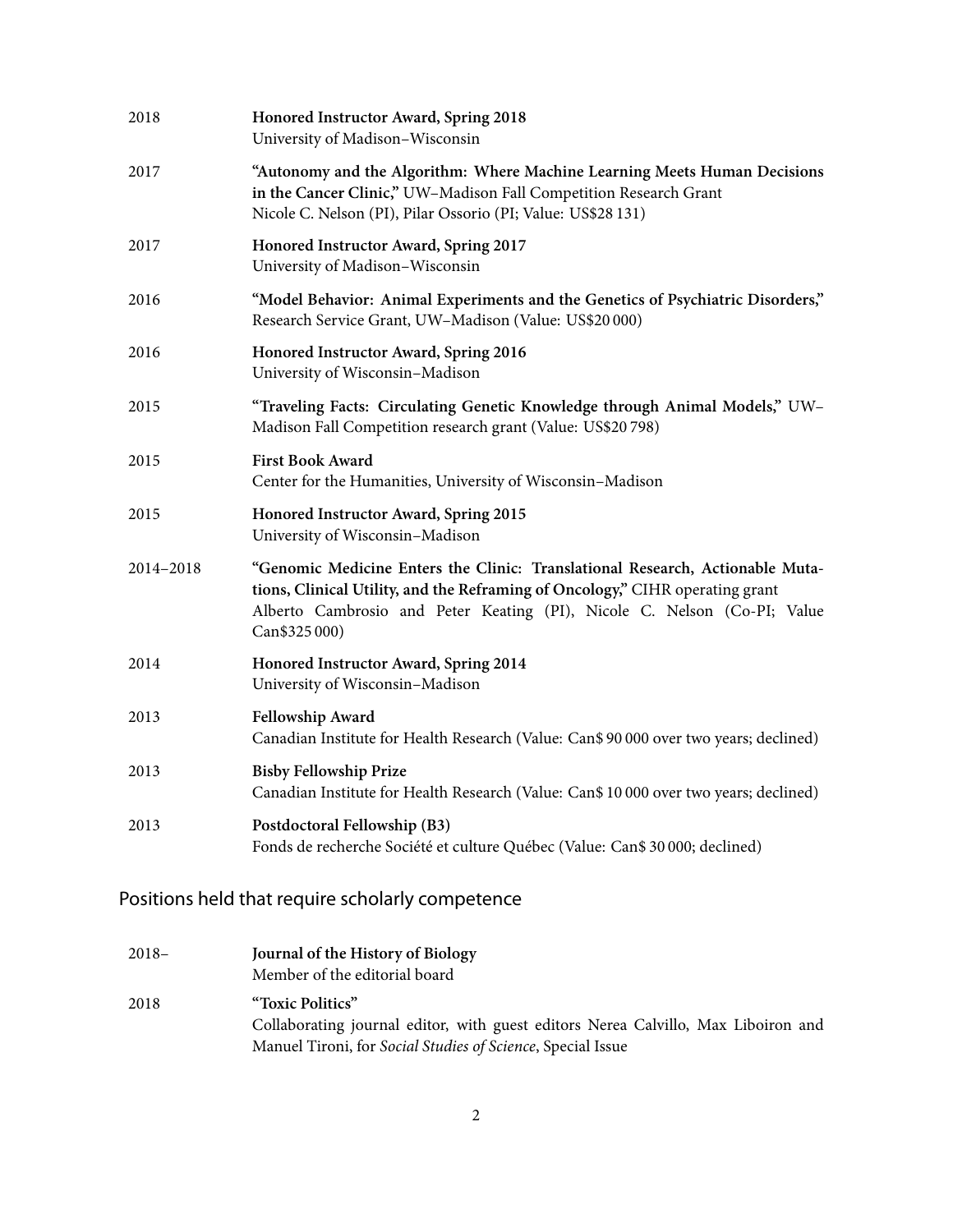| 2017      | National Library of Medicine, Special Emphasis Panel (G13: Scholarly Works in<br><b>Biomedicine and Health)</b><br>Member.                                                            |
|-----------|---------------------------------------------------------------------------------------------------------------------------------------------------------------------------------------|
| $2015-$   | New Genetics and Society<br>Member of the Editorial Board                                                                                                                             |
| $2014-$   | <b>Social Studies of Science</b><br>Collaborating editor                                                                                                                              |
| 2013-2017 | In Visible Culture<br>Member of Advisory Board                                                                                                                                        |
| 2012-2014 | <b>Social Studies of Science</b><br>Book reviews editor                                                                                                                               |
| 2008      | "The Anticipatory State: Making Policy-Relevant Knowledge about the Future"<br>Guest Editor, with Stephen Hilgartner and Anna Geltzer, for Science and Public Policy<br>Special Issue |

# Bibliography (P: peer reviewed)

Books and monographs

2018 (P) Nelson, Nicole C. *Model Behavior: Animal Experiments, Complexity, and the Genetics of Psychiatric Disorders*. Chicago: University of Chicago Press.

Articles and contributions to edited volumes and handbooks

| 2018(P) | Nelson, Nicole C. and Kaitlin Stack Whitney. "Becoming a research rodent." In Living<br>with Animals: Bonds across Species, edited by Natalie Porter and Ilana Gershon, 199-<br>208. Ithaca, NY: Cornell University Press.                                                                                              |
|---------|-------------------------------------------------------------------------------------------------------------------------------------------------------------------------------------------------------------------------------------------------------------------------------------------------------------------------|
| 2018    | Nelson, Nicole C. and Aaron Panofksy. "Behavior genetics: boundary crossings and<br>epistemic cultures." In Handbook of Genomics, Health, and Society, edited by Sahra<br>Gibbon, Barbara Prainsack, Stephen Hilgartner and Janelle Lamoreaux, 219-299. New<br>York: Routledge.                                         |
| 2018    | Cambrosio, Alberto, Etienne Vignola-Gagné, Nicole C. Nelson, Peter Keating, and Pas-<br>cale Bourret. "Genomic platforms and clinical research." In Handbook of Genomics,<br>Health, and Society, edited by Sahra Gibbon, Barbara Prainsack, Stephen Hilgartner<br>and Janelle Lamoreaux, 142-150. New York: Routledge. |
| 2017(P) | Cambrosio, Alberto, Pascale Bourret, Peter Keating, and Nicole C. Nelson. "Opening<br>the regulatory black box of clinical cancer research: transnational expertise networks<br>and 'disruptive' technologies." Minerva 55 (2):161-185.                                                                                 |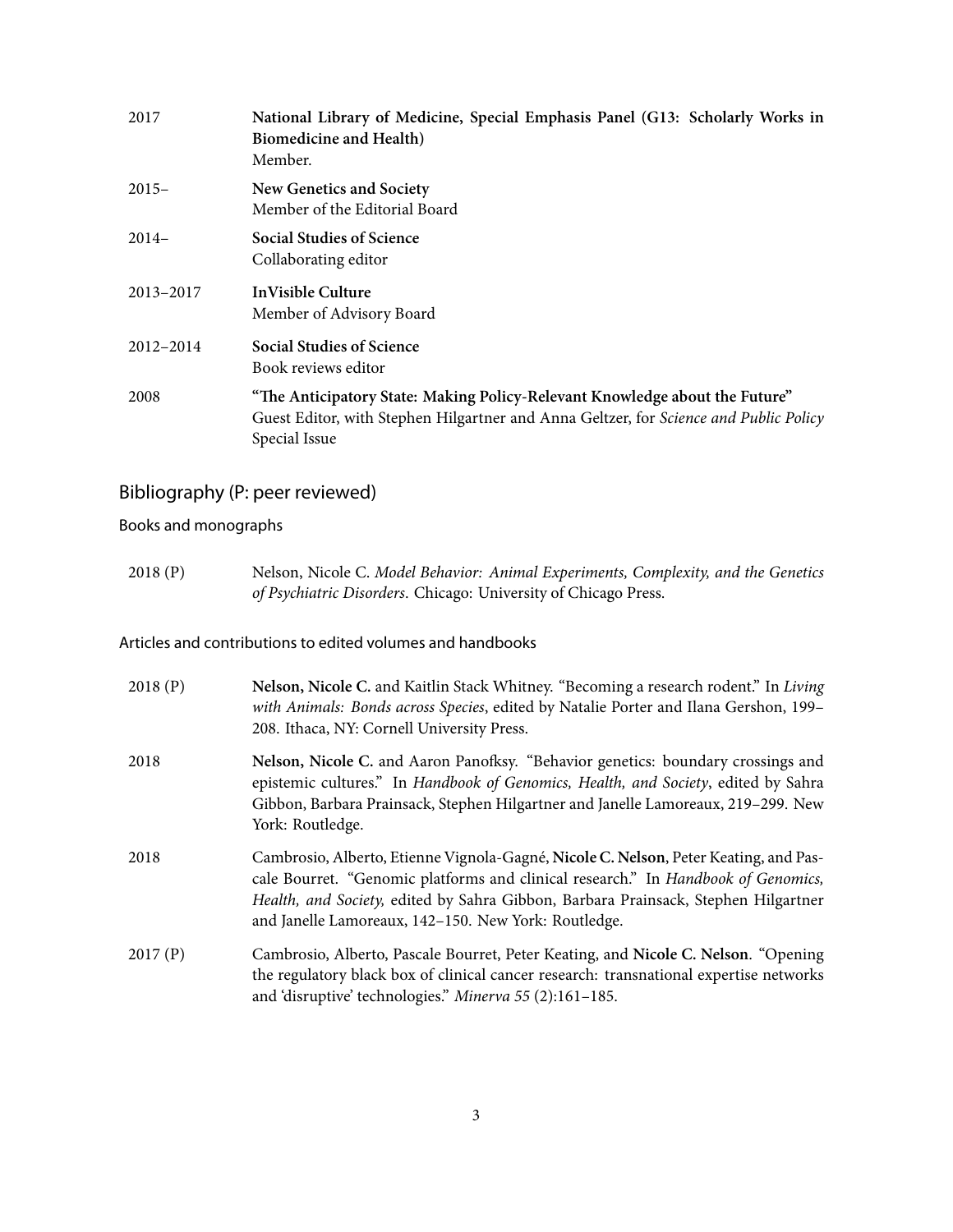| 2016(P) | Keating, Peter, Alberto Cambrosio, and Nicole C. Nelson. "Triple negative breast<br>cancer": Translational research and the (re)assembling of diseases in post-genomic<br>medicine." Studies in History and Philosophy of Science Part C 59:20-34.             |
|---------|----------------------------------------------------------------------------------------------------------------------------------------------------------------------------------------------------------------------------------------------------------------|
| 2016(P) | Davies, Gail F. et al. "Developing a collaborative agenda for humanities and social sci-<br>entific research on laboratory animal science and welfare." PLoS ONE 11(7):e0158791.                                                                               |
| 2016(P) | Nelson, Nicole C. "Model Homes for Model Organisms: Intersections of Animal Wel-<br>fare and Behavioral Neuroscience around the Environment of the Laboratory Mouse."<br>BioSocieties 11(1):46-66.                                                             |
| 2015(P) | Nelson, Nicole C. "A Knockout Experiment: Disciplinary Divides and Experimental<br>Skill in Animal Behavior Genetics." Medical History 59(3):465-485.                                                                                                          |
| 2014(P) | Cambrosio, Alberto, Peter Keating, & Nicole C. Nelson. "Régimes thérapeutiques<br>et dispositifs de preuve en oncologie: l'organisation des essais cliniques des groupes<br>coopérateurs aux consortiums de recherche." Sciences Sociales & Santé 32(3):13-42. |
| 2014(P) | Ankeny, Rachel A., Sabina Leonelli, Nicole C. Nelson, & Edward Ramsden. "Making<br>Organisms Model Humans: Situated Models in Alcohol Research." Science in Context<br>27(3):485-509.                                                                          |
| 2014(P) | Nelson, Nicole C., Peter Keating, Alberto Cambrosio, Adriana Aguilar-Mahecha, &<br>Mark Basik. "Testing Devices or Experimental Systems? Cancer Clinical Trials Take<br>the Genomic Turn." Social Science and Medicine 111:74-83                               |
| 2013(P) | Nelson, Nicole C., Alberto Cambrosio, & Peter Keating. "On Being 'Actionable': Clin-<br>ical Sequencing and the Emerging Contours of a Regime of Genomic Medicine in On-<br>cology." New Genetics and Society 32(4):405-428                                    |
| 2013(P) | Keating, Peter, Alberto Cambrosio, Nicole C. Nelson, Andrei Mogoutov, & Jean-<br>Philippe Cointet. "Therapy's Shadow: A Short History of the Study of Resistance to<br>Cancer Chemotherapy." Frontiers in Pharmacology 4:58.                                   |
| 2013(P) | Nelson, Nicole C. "Modeling Mouse, Human, and Discipline: Epistemic Scaffolds in<br>Animal Behavior Genetics." Social Studies of Science 43(1):3-29.                                                                                                           |
| 2012(P) | Nelson, Nicole. "Shooting Genes, Distributing Credit: Narrating the Development of<br>the Biolistic Gene Gun." Science as Culture 21(2):205-232.                                                                                                               |
| 2008    | Nelson, Nicole, Anna Geltzer and Stephen Hilgartner. "The Anticipatory State: Making<br>Policy-Relevant Knowledge about the Future - A Special Issue." Science and Public<br>Policy 35(9): 545–624.                                                            |
| 2002    | Nelson, Nicole. "Countercultural Revolution: The Nixon Era of Conservatism and the<br>Rise of the Feminist Movement." The Mirror 22: 77-92. London, ON: University of<br>Western Ontario.                                                                      |
|         |                                                                                                                                                                                                                                                                |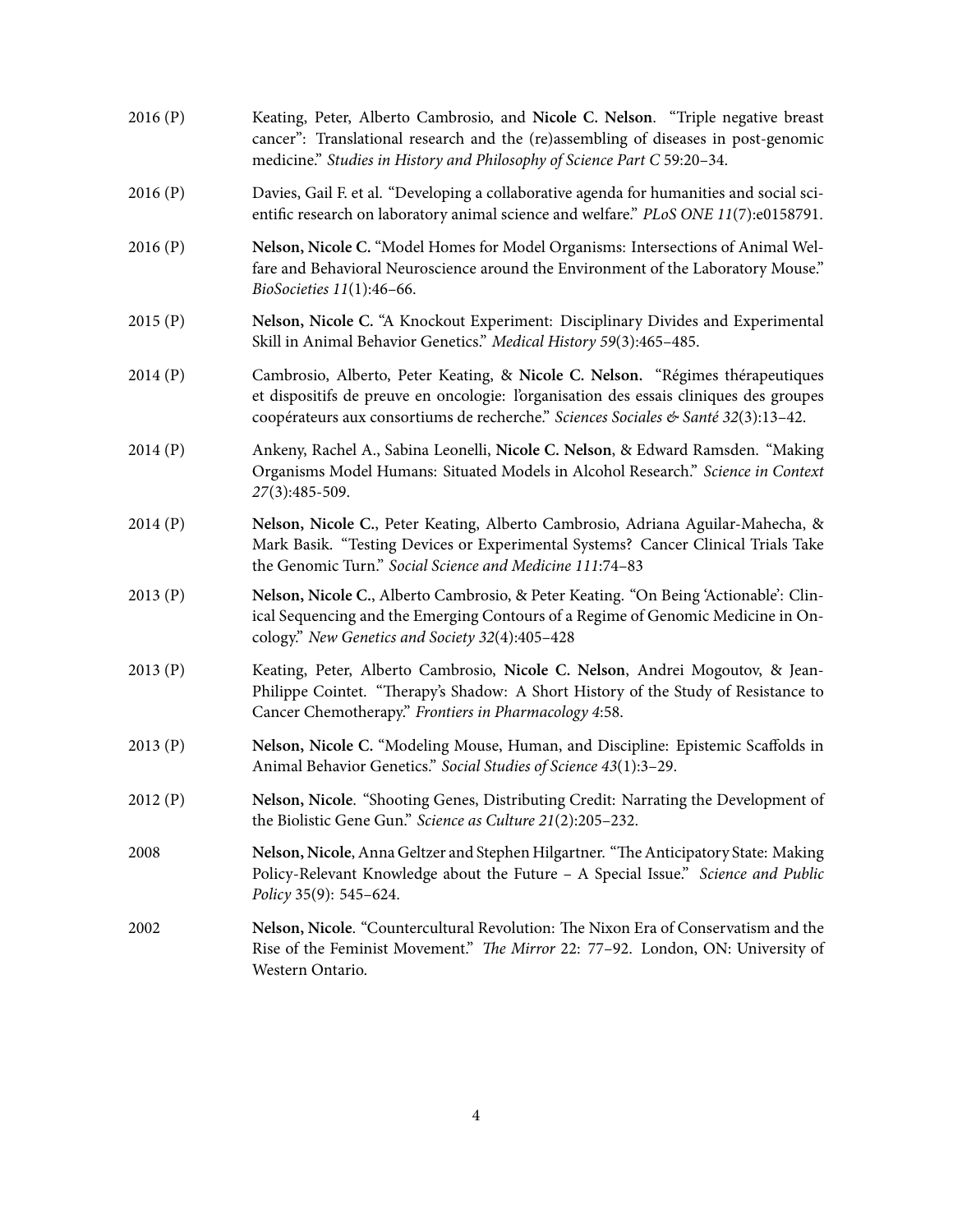#### Book reviews

| 2017 | Nelson, Nicole C. "Book Review: Andrew Hogan, Life Histories of Genetic Dis-<br>ease: Patterns and Prevention in Postwar Medical Genetics." Journal of the History of<br>Medicine and Allied Sciences, jrx050. |
|------|----------------------------------------------------------------------------------------------------------------------------------------------------------------------------------------------------------------|
| 2016 | Nelson, Nicole C. "Book Review: Misbehaving Science: Controversy and the Develop-<br>ment of Behavior Genetics." Medical Anthropology Quarterly 30(3).                                                         |
| 2015 | Nelson, Nicole C. "Book Review: Gene Jockeys." Journal of the History of Medicine and<br>Allied Sciences 70(3):481-483.                                                                                        |
| 2008 | Nelson, Nicole. "Book Review: Living with the Genome." Public Understanding of<br>Science 17: 505-507.                                                                                                         |
| 2008 | Nelson, Nicole and Geoff Nelson. "Book Review: The Spirit Catches You and You Fall<br>Down." Journal of Health Psychology 13: 839-840.                                                                         |

Lectures and scholarly papers; conference organization; participation in panels, and similar matters

## **Invited presentations**

| 2019 | "Jumping the species barrier: reproducibility concerns as a trans-disciplinary phe-<br>nomenon." Replication of Crises: Psychology in Times of Epistemic Upheaval. Uni-<br>versity of Lübeck, Germany, September 19-20. |
|------|-------------------------------------------------------------------------------------------------------------------------------------------------------------------------------------------------------------------------|
|      | "Good science and good welfare, hand in hand?: Alignments and misalignments be-<br>tween experimental rigor and animal care." Animal Research Unbound conference,<br>University of Exeter, UK, July 15.                 |
|      | "When standardization means variation: the movement towards heterogenized mouse<br>environments." Standards and Their Containers conference, University of Oxford, UK,<br>April 12.                                     |
|      | "Coping with complexity: how ethnography can help practitioners recognize (and em-<br>brace?) the limits of their knowledge." Medical Humanities conference, University of<br>Notre Dame, Notre Dame, IN, April 5.      |
|      | "An evening of interspecies archives." New Radical Archives Workshop, New York Uni-<br>versity, New York, February 22.                                                                                                  |
|      | "The truth wears off?: the reproducibility crisis in historical perspective." Radcliffe<br>Institute for Advanced Study, Cambridge, MA, February 6.                                                                     |
| 2018 | "Give me a laboratory: Remaking epistemic hierarchies in the era of data science." Data<br>Then and Now seminar series, eScience Institute, University of Washington, Seattle,<br>November 1.                           |
|      | "When results disagree: cultures of complexity and the reproducibility crisis." Depart-<br>ment of the History of Science, Harvard University, Cambridge, MA, September 27.                                             |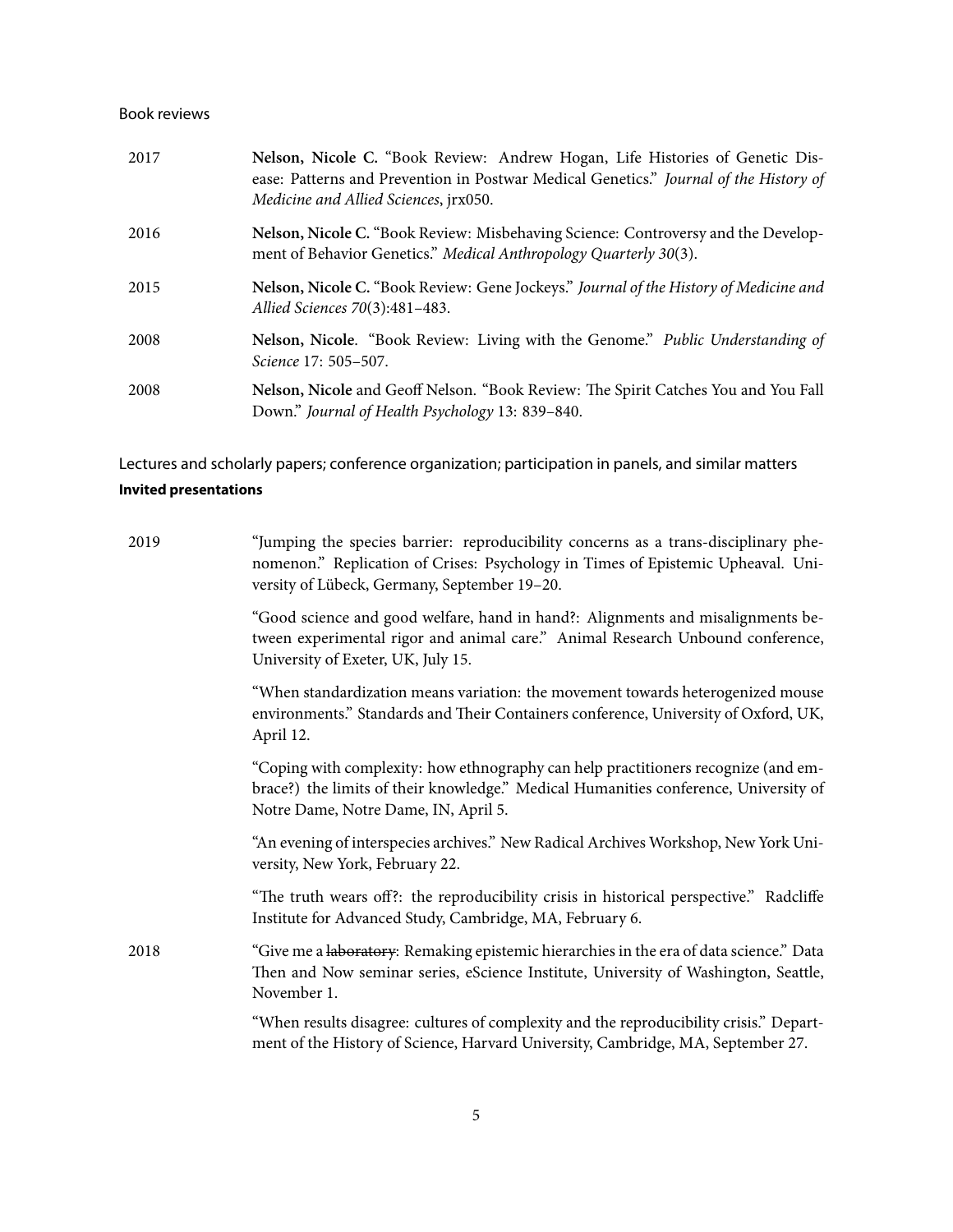| 2016 | "Representing the human drinker: Modeling binge drinking with mice." Invited lec-<br>ture for the STS colloquium series, Massachusetts Institute of Technology, Cambridge,<br>October 17.                                                               |
|------|---------------------------------------------------------------------------------------------------------------------------------------------------------------------------------------------------------------------------------------------------------|
|      | "Ethical aspects of personalized medicine: What's in the spotlight, and what's not" In-<br>vited lecture for the European Clinical Research Infrastructure Network, Prague, Czech<br>Republic, May 20.                                                  |
|      | "Knowledge byproducts in the mouse laboratory: learning about environments while<br>doing genetics." Klopsteg Lecture, Northwestern University, Evanston, IL, February 22.                                                                              |
| 2015 | "Handling research animal ethics: Interactions between science and welfare" Invited<br>talk for Research Ethics Grand Rounds, University of North Carolina at Chapel Hill,<br>April 2.                                                                  |
| 2014 | "Knowledge byproducts in the mouse laboratory: Learning about environments while<br>doing genetics." Invited talk for the Egenis seminar series, University of Exeter, Exeter,<br>UK, October 27.                                                       |
|      | "The new politics of knowledge production". Invited talk for the CCRLA Social Jus-<br>tice Speaker series "What is Knowledge?", Wilfrid Laurier University, Waterloo, ON,<br>January 8.                                                                 |
| 2013 | "Containing complexities: experimental practice in an animal behavior genetics labo-<br>ratory." Invited talk for the seminar series "Entanglements of Instruments and Media<br>in Exploring Organic Worlds," York University, Toronto, ON, October 15. |
| 2012 | "What's wrong with my mouse?: learning to experiment in the animal behavior ge-<br>netics laboratory." Invited paper at the workshop "The History of Skill in Science and<br>Medicine," McGill University, Montreal, QC, June 15.                       |
| 2008 | "A furry, one ounce human?" (Invited lecture for the Society for the Humanities Faculty<br>Group on "The Human," Cornell University, Ithaca, NY, November 19.                                                                                           |
| 2007 | "Mice study shows genes are not always destiny: methodological debates and the moral<br>economy of behavior genetics." Invited paper for the Mellon Foundation workshop on<br>the Interface of Science and the Humanities, Syracuse, NY, October 26.    |

#### **Selected conference and workshop presentations**

| 2019 | "Mapping the discursive space of the reproducibility crisis." Society for the Social Stud-<br>ies of Science annual meeting, New Orleans, LA, September 4-7. |
|------|--------------------------------------------------------------------------------------------------------------------------------------------------------------|
| 2018 | "Remaking mice for reproducibility." Presented at the History of Science Society An-<br>nual Meeting, Seattle, WA, November 2.                               |
|      | "Remaking the world for reproducibility." European Association for the Study of Sci-<br>ence and Technology Conference, Lancaster, UK, July 25               |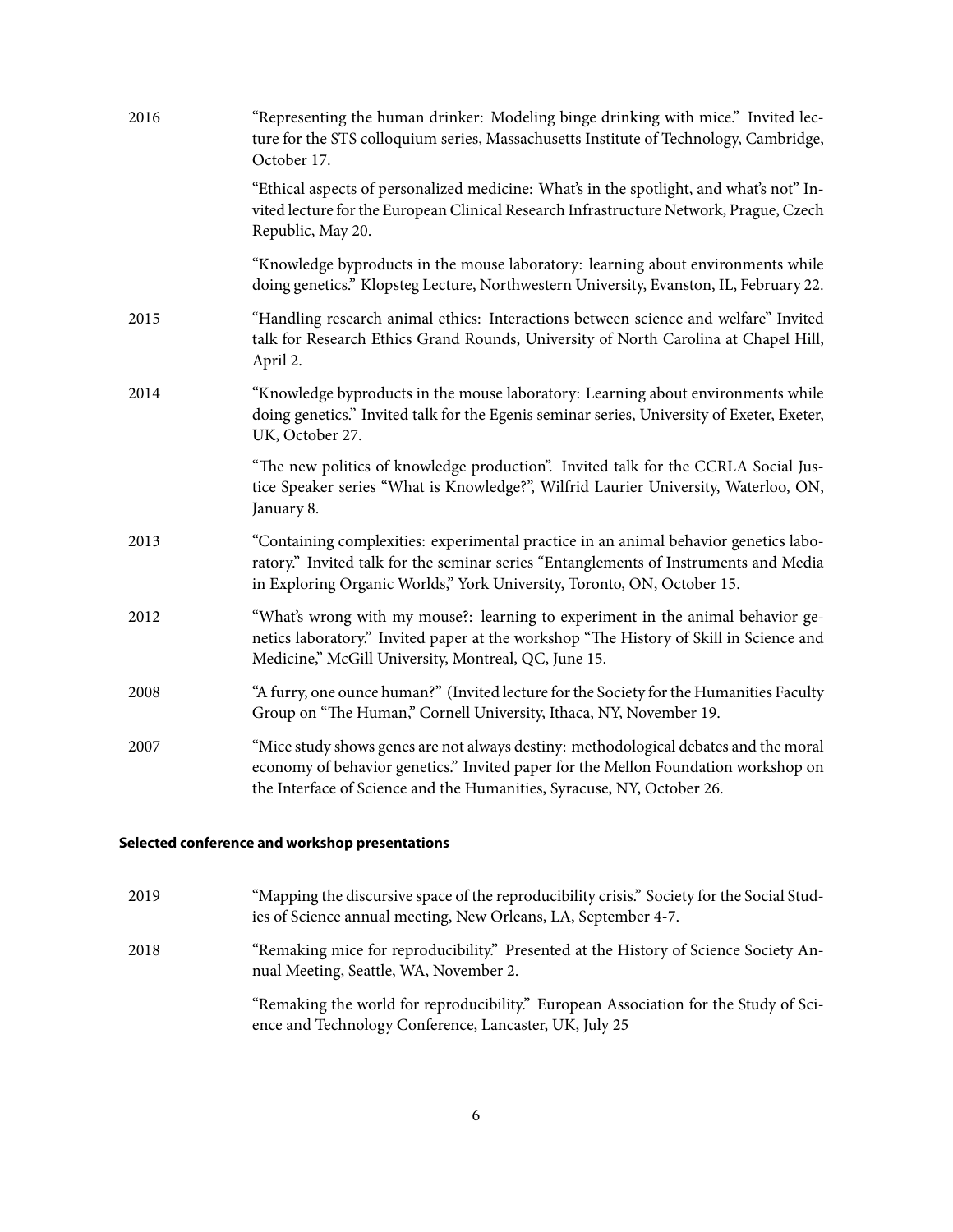|      | "A mechanism of public misunderstanding of animal behavior genetics research." In-<br>ternational Behavioral and Neural Genetics Society Annual Meeting, Rochester, MN,<br>May 21.                                                                                                  |
|------|-------------------------------------------------------------------------------------------------------------------------------------------------------------------------------------------------------------------------------------------------------------------------------------|
| 2017 | "The reproducibility crisis and its critics: Scientists' evaluations of the stability of their<br>findings." Presented at the Society for the Social Studies of Science Annual Meeting,<br>Boston, MA, August 31.                                                                   |
| 2016 | "Judging genomics: The role of STS critique in an era of complexity" Presented at the<br>Society for the Social Studies of Science, Barcelona, Spain, September 2.                                                                                                                  |
|      | "Representing the human drinker." Presented at the Working across Species workshop,<br>Kings College, London, UK, January 7.                                                                                                                                                        |
| 2015 | "Complexity crisis! The roles of complexity talk in the laboratory." Presented at the<br>Society for the Social Studies of Science Annual Meeting, Denver, CO, November 13.                                                                                                         |
|      | "Accumulating and circulating knowledge about genes and environments in animal be-<br>havior genetics." Presented at the International Society for the History, Philosophy and<br>Social Studies of Biology 2015, Montreal, QC, July 7                                              |
| 2014 | "Techniques of care, techniques of science: Interactions between scientists and welfare<br>technicians in animal behavior genetics." Presented at the History of Science Society<br>Annual Meeting, Chicago, IL, November 7.                                                        |
| 2013 | "Molecular oncology's hybrid entities and the redefinition of risk: The case of triple<br>negative breast cancer." Peter Keating & Alberto Cambrosio; presented at the History<br>of Science Society Annual Meeting, Boston, MA, November 22.                                       |
|      | "Testing devices or experimental systems? Cancer clinical trials take the genomic turn."<br>Nicole Nelson, Peter Keating, & Alberto Cambrosio; poster/presentation at the Cana-<br>dian Cancer Research Conference, Toronto, ON, November 4.                                        |
|      | "From Risk to "Actionable": Clinical Sequencing and the Emerging Contours of Ge-<br>nomic Medicine in Oncology." Nicole Nelson, Peter Keating, & Alberto Cambrosio;<br>presented at the Society for Social Studies of Science Annual Meeting, San Diego, CA,<br>October 10.         |
|      | "Handling the situated mouse: interactions between science and welfare in animal be-<br>havior genetics." Presented at the International Society for the History, Philosophy and<br>Social Studies of Biology 2013 Meeting, Montpellier, France, July 9.                            |
| 2012 | "Modeling humans, standardizing the environment: making organisms model humans<br>in research on alcohol addiction." Sabina Leonelli, Rachel Ankeny, Nicole Nelson, &<br>Edmund Ramsden; presented at the History of Science Society Annual Meeting, San<br>Diego, CA, November 16. |
|      | "From clinical to bioclinical work in cancer research." Nicole Nelson & Peter Keating;<br>presented at the Society for the Social Studies of Science Annual Meeting, Copenhagen,<br>Denmark, October 18.                                                                            |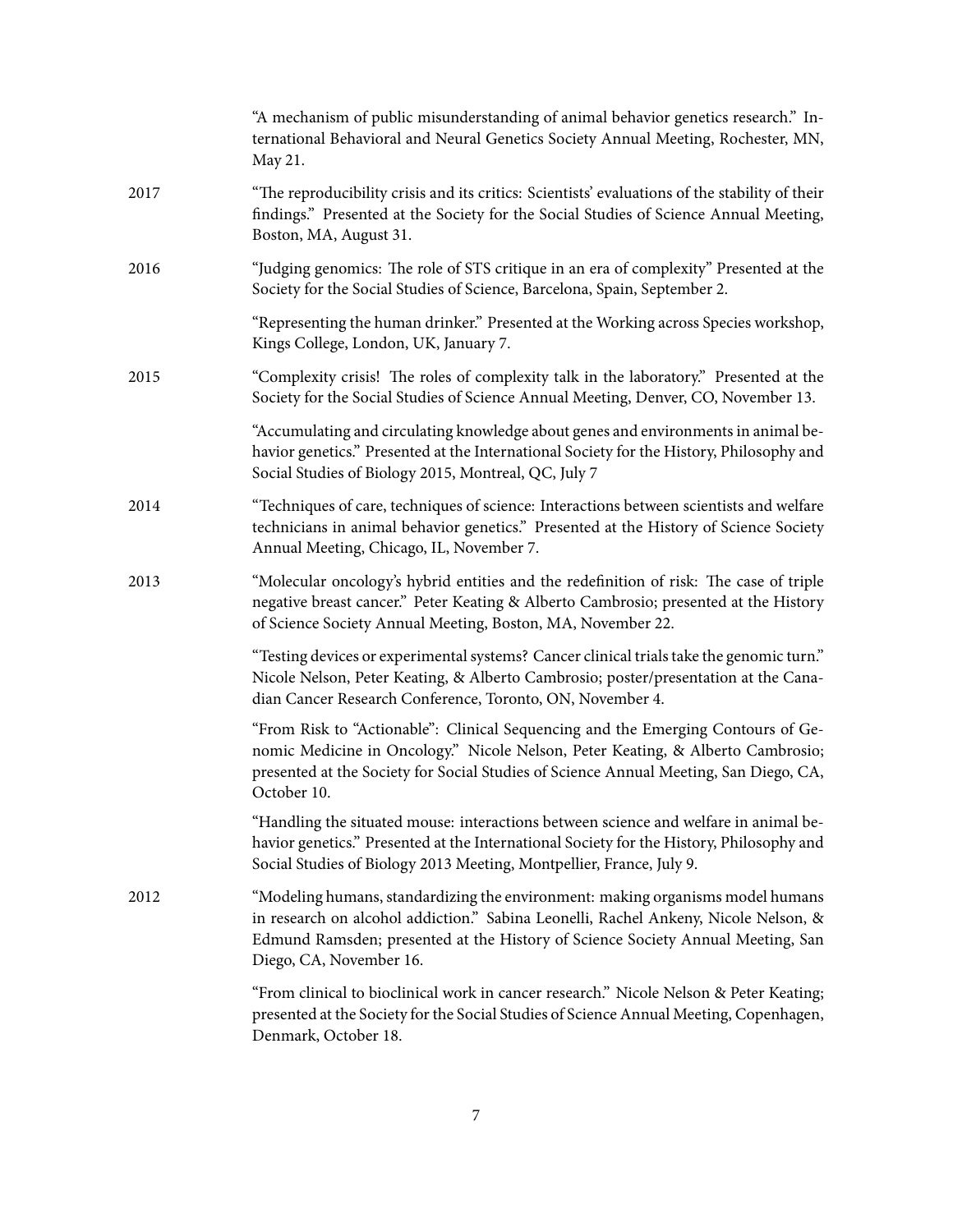| 2012 | "Framing 'binge drinking' in the animal laboratory." Presented at the conference "The<br>Mutual Challenges of Neuroscience and Public Health," King's College, London, UK,<br>April 26                                                                    |
|------|-----------------------------------------------------------------------------------------------------------------------------------------------------------------------------------------------------------------------------------------------------------|
| 2011 | "Trials and tribulations: building the future of translational research in oncology."<br>Nicole Nelson, Peter Keating, & Alberto Cambrosio; presented at the Society for the<br>Social Studies of Science Annual Meeting, Cleveland, OH, November 4.      |
| 2010 | "The mouse multiple: managing the care of mice in a behavior genetics laboratory."<br>Presented at the Society for Social Studies of Science Annual Meeting, Tokyo, Japan,<br>August 27.                                                                  |
| 2009 | "The concept of 'complexity' in animal behavior genetics." Presented at the Society for<br>Social Studies of Science Annual Meeting, Washington, DC, October 31.                                                                                          |
|      | "Generating 'anxiety like phenotypes' in the elevated plus maze: a measure of mouse<br>anxiety or a model of human anxiety?" Presented at the International Congress of His-<br>tory of Science and Technology, Budapest, Hungary, August 1.              |
|      | "Generating 'anxiety-like phenotypes' in the elevated plus maze: a measure of mouse<br>anxiety or a model of human anxiety?" Presented at the Annual Conference of the<br>Canadian Society for the History and Philosophy of Science, Ottawa, ON, May 28. |
| 2008 | "How fatty is your mouse chow?: communicating protocol information in mouse re-<br>search." Presented at the Society for Social Studies of Science Annual Meeting, Rotter-<br>dam, Netherlands, August 21.                                                |
|      | "Model homes for model organisms: environmental enrichment for laboratory ro-<br>dents." Presented at the Lab for Social Anthropology and the Life Sciences, Humboldt<br>University, Berlin, Germany, June 17.                                            |
| 2007 | "A model home for model mice: environmental enrichment and the meanings of the<br>mouse body." Presented at the Society for Social Studies of Science Annual Meeting,<br>Montreal, QC, October 12.                                                        |
|      | "Politicizing methodology: standardization debates in behavior genetics." Presented at<br>the International Society for the History, Philosophy and Social Studies of Biology 2007<br>Meeting, Exeter, UK, July 27.                                       |
| 2006 | "Three blind mice trials: replication in behavioral genetics." Presented at the Society<br>for Social Studies of Science Annual Meeting, Vancouver, BC, November 2.                                                                                       |
| 2005 | "Configuring the worm: scientists as users and designers in C elegans and Planaria<br>research." Presented at the International Society for the History, Philosophy and Social<br>Studies of Biology, Guelph University, Guelph, ON, July 14.             |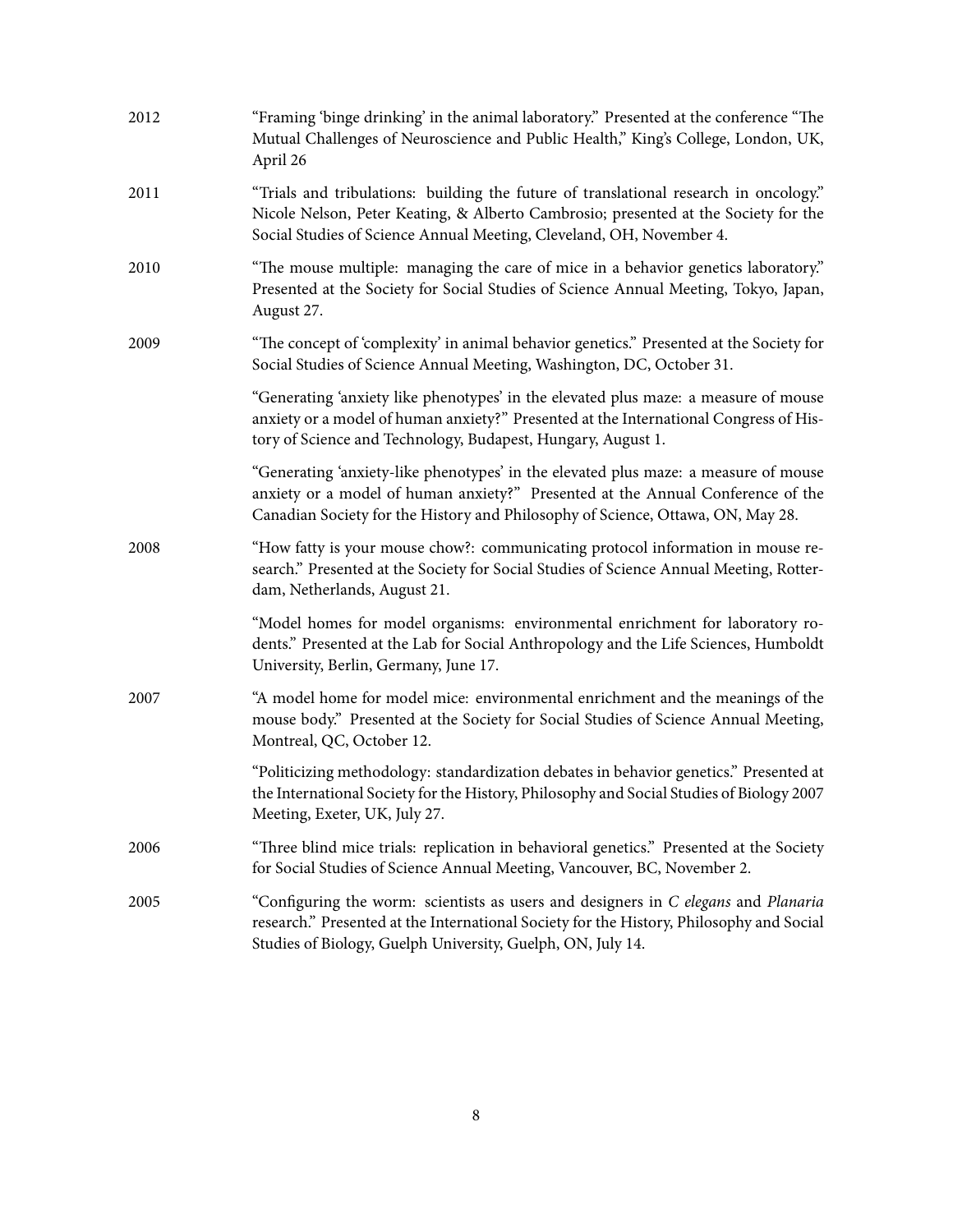## **Campus talks**

| 2017 | "Learning about environments while studying genetics: Modeling binge drinking." In-<br>vited lecture for the Department of History Colloquium Series, UW-Madison, Novem-<br>ber 27.                       |
|------|-----------------------------------------------------------------------------------------------------------------------------------------------------------------------------------------------------------|
| 2016 | "Containing complexities: Producing knowledge about psychiatric disorders in an an-<br>imal behavior genetics laboratory." Invited lecture for the Center for the Humanities,<br>UW-Madison, November 18. |
| 2015 | "The public life of scientific facts: Animal behavior genetics in the news media." Pre-<br>sentation for the Evolution Seminar Series, UW-Madison, October 1.                                             |
|      | "Can a mouse be anxious? Developing and validating models of complex phenomena",<br>Chalk talk at the Wisconsin Institutes for Discovery, UW-Madison, September 3.                                        |
| 2014 | "Accumulating knowledge about genes and environments in animal behavior genetics."<br>Holtz Center for Science and Technology Studies Brown Bag Series, UW-Madison,<br>September 25.                      |

### **Other conference and workshop participation**

| 2019 | Latin America as Laboratory<br>Invited workshop discussant, Harvard University, Cambridge, MA, May 2.                                                                                                                               |
|------|-------------------------------------------------------------------------------------------------------------------------------------------------------------------------------------------------------------------------------------|
|      | The May Fourth Movement, Mr. Science, and Modern China<br>Invited workshop discussant, Harvard University, Cambridge, MA, April 14.                                                                                                 |
| 2018 | Historical Research on Model Organisms in Biology<br>Invited participant, Cold Spring Harbor Laboratory, April 23.                                                                                                                  |
| 2016 | Harm Reduction and Public Health<br>Panel commentator, History of Science Society Annual Meeting, Atlanta, GA, Novem-<br>ber 4.                                                                                                     |
| 2015 | <b>Why Objects?</b><br>Roundtable, Participant, History of Science Society Annual Meeting, San Francisco,<br>CA, November 20.                                                                                                       |
| 2014 | Laboratory Animal Welfare: Developing a Collaborative Agenda for Humanities and<br>Social Scientific Research<br>Invited participant, Laboratory Animals in the Social Sciences and Humanities Net-<br>work, London, UK, October 28 |
| 2012 | Politics of Care in Technoscience<br>Invited discussant, York University, Toronto, ON                                                                                                                                               |
| 2008 | European Neuroscience and Society Network "Neuroschool" on Behavior Genetics<br>Invited participant, Monterotondo, Italy                                                                                                            |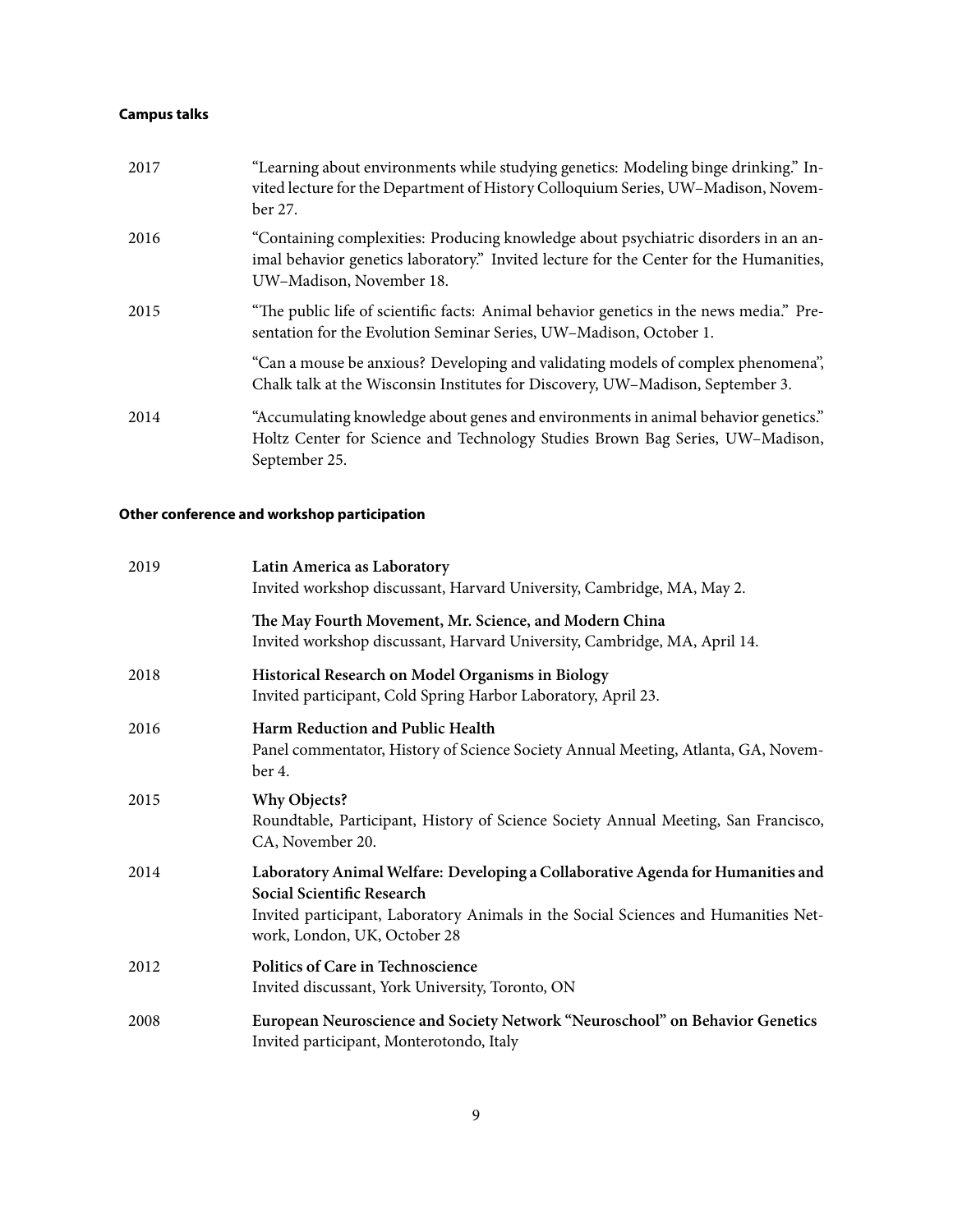## **Panels organized**

| 2019 | "Classic STS Papers, Re-incorporated, Re-imagined, Re-enacted." Society for the Social<br>Studies of Science annual meeting, New Orleans, LA, organized by Sergio Sismondo<br>and Nicole Nelson.                                     |
|------|--------------------------------------------------------------------------------------------------------------------------------------------------------------------------------------------------------------------------------------|
| 2015 | "Reductionism and Complexity in the Contemporary Biosciences." Panel at Society for<br>the Social Studies of Science Annual Meeting, Denver, CO, organized by Nicole Nelson,<br>Daniel Navon, and Nadine Levin.                      |
| 2013 | "Working in Biology: How Laboratory and Field Practices Shape Biological Knowl-<br>edge." Panel at ISHPSSB 2013 Meeting, Montpellier, France, organized by Caitin Wylie<br>and Nicole Nelson.                                        |
| 2009 | "Understanding Behavior Genetics." Panel at Society for the Social Studies of Science<br>Annual Meeting, Washington, DC, organized by Nicole Nelson and Michele Easter.                                                              |
| 2008 | "Standardizing, controlling, and understanding the mouse in biomedical research."<br>Panel at Society for the Social Studies of Science Annual Meeting, Rotterdam, Nether-<br>lands, organized by Nicole Nelson and Monika Cwiartka. |

# Courses taught at UW–Madison and other contributions to the university's instructional mission

Courses taught

| Spring 2018/19 | on leave—Radcliffe Fellowship                                                                              |
|----------------|------------------------------------------------------------------------------------------------------------|
| Fall 2018/19   | on leave—Radcliffe Fellowship                                                                              |
| Spring 2017/18 | HistSci 133 Biology and Society<br>History 201 The 20 <sup>th</sup> Gene                                   |
| Fall 2017/18   | HistSci 720 Proseminar in Historiography and Methods<br>STS 201 Where Science Meets Society                |
| Spring 2016/17 | HistSci 133 Biology and Society<br>STS 201 Where Science Meets Society                                     |
| Fall 2016/17   | HistSci 720 Proseminar in Historiography and Methods<br>HistSci 180 The 20 <sup>th</sup> Gene              |
| Spring 2015/16 | HistSci 133 Biology and Society<br>STS 201 Where Science Meets Society<br>STS 999 Independent Study in STS |
| Fall 2015/16   | HistSci 720 Proseminar in Historiography and Methods<br>STS 999 Independent Study in STS                   |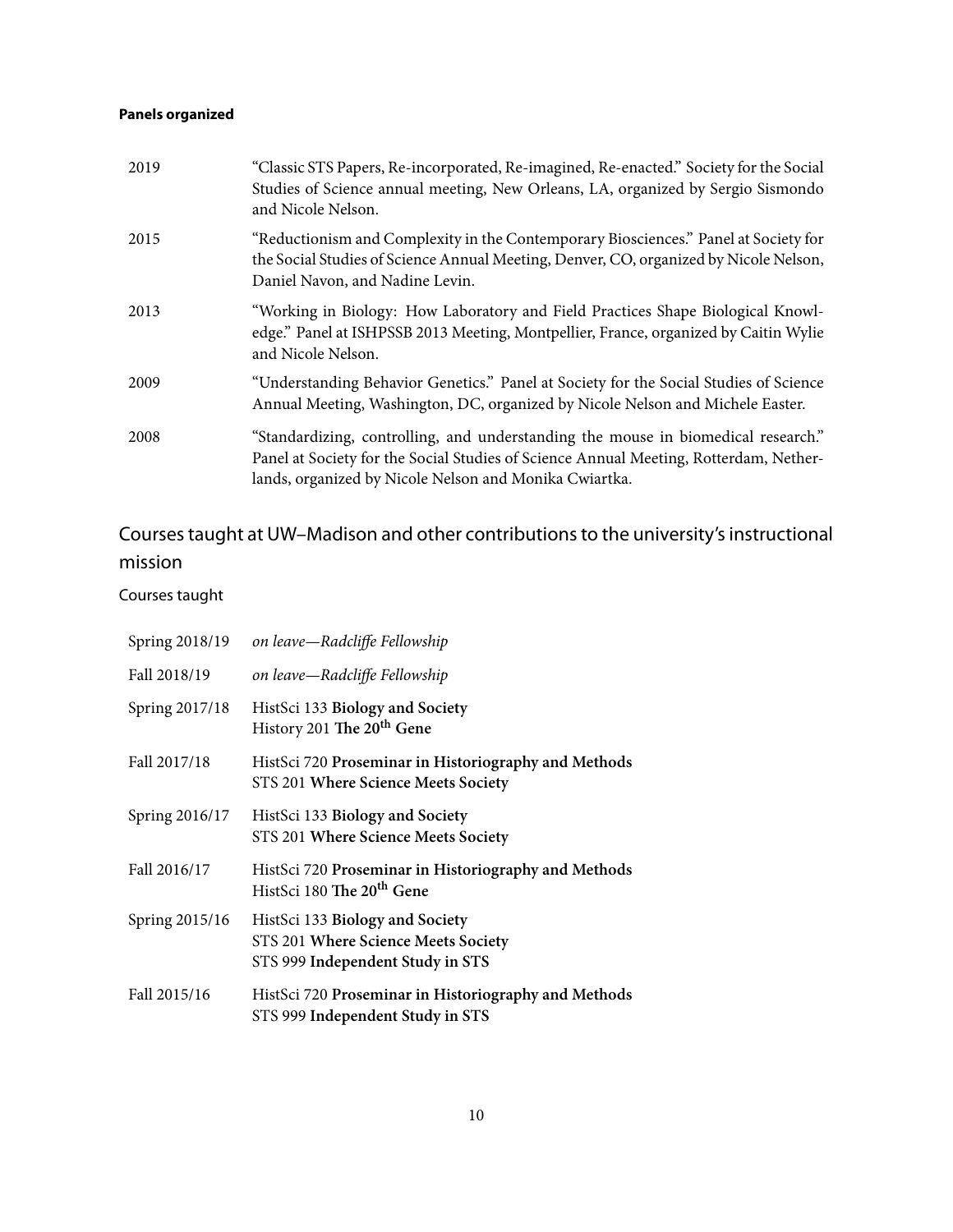|                | Spring 2014/15 HistSci 133 Biology and Society<br>HistSci 350 The 20 <sup>th</sup> Gene     |
|----------------|---------------------------------------------------------------------------------------------|
| Fall 2014/15   | HistSci 720 Proseminar in Historiography and Methods<br>STS 201 Where Science Meets Society |
| Spring 2013/14 | HistSci 133 Biology and Society<br>HistSci 350 The 20 <sup>th</sup> Gene                    |

Honors and master's theses and Ph. D. dissertations **Ph. D. dissertation committees**

| Helen Bullard          | Special Committee Degree in Interdisciplinary Art and Science, UW-Madison (cur-<br>rent) |
|------------------------|------------------------------------------------------------------------------------------|
| Julia Dauer            | English, UW-Madison (current)                                                            |
| Mel Jeske              | Sociology, University of California–San Francisco (current)                              |
| Soo Yun Kim            | Journalism and Mass Communication, UW-Madison (current)                                  |
| Alexandra<br>Lakind    | Curriculum & Instruction and Nelson Institute, UW-Madison (current)                      |
| Madeline Pape          | Sociology, UW-Madison (current)                                                          |
| Heather Rosen-<br>feld | Geography, UW-Madison (current)                                                          |
| Travis Weisse          | HSMT, UW-Madison (current)                                                               |
| Bo Hee Min             | Sociology, UW-Madison (defended 2017)                                                    |
| Michael Halpin         | Sociology, UW-Madison (defended 2017)                                                    |
| Vicki Daniel           | HSMT, UW-Madison (defended 2017)                                                         |
| Daniel Liu             | HSMT, UW-Madison (defended 2016)                                                         |

### **Prelim fields supervised**

|               | Emily Hutche- Gender and Science (completed 2018)      |
|---------------|--------------------------------------------------------|
| son           |                                                        |
| Soo Yun Kim   | STS and Communication (completed 2017)                 |
| feld          | Heather Rosen- STS and Animal Studies (completed 2016) |
| Travis Weisse | Modern American Biology (completed 2016)               |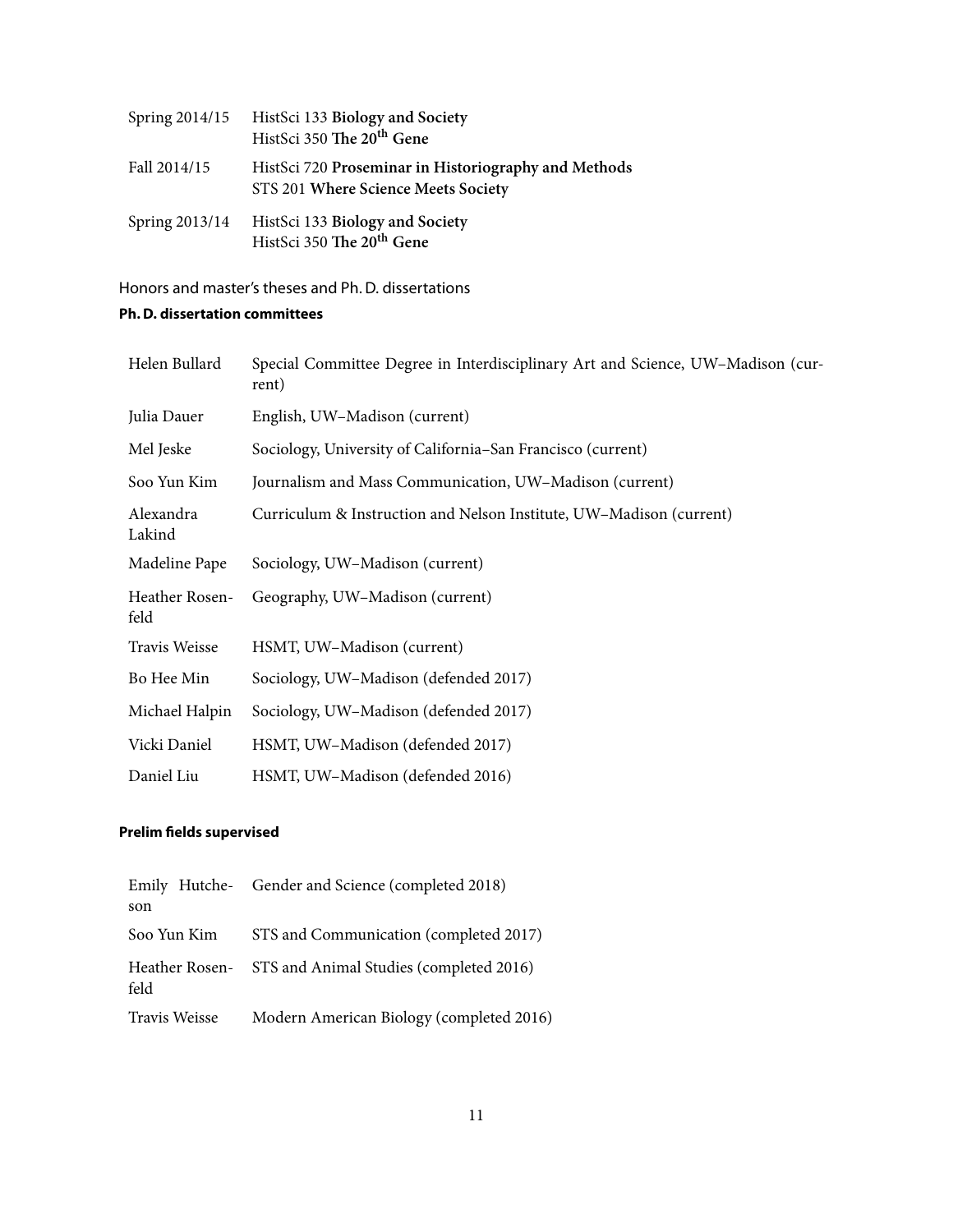Other contributions to the university's instructional mission

| 2018 | "Making mice drink like college students: understanding animal behavior genetics re-<br>search." Invited talk for the Honors Student Organization, UW-Madison, April 4.      |
|------|------------------------------------------------------------------------------------------------------------------------------------------------------------------------------|
| 2018 | "How to understand a binge drinking mouse: science in print versus science in prac-<br>tice." Coffee talk for Phi Alpha Theta History Honor Society, UW-Madison, March<br>9. |
| 2015 | "Eugenics in America." Invited talk for the Molecular Biology Club, UW-Madison,<br>April 23.                                                                                 |

# Service

Institutional service

| 2017-2018  | Health and the Humanities Program, UW-Madison<br>Founding Director                                                                                                                  |
|------------|-------------------------------------------------------------------------------------------------------------------------------------------------------------------------------------|
| 2017-2018  | Faculty Search Committee, Department of Medical History and Bioethics, UW-<br>Madison<br>Member                                                                                     |
| 2017-2018- | Joint Committee on Teaching Assistants, Department of History, UW-Madison<br>Member                                                                                                 |
| 2017-2018  | Undergraduate Council, Department of History, UW-Madison<br>Member                                                                                                                  |
| 2017       | Women in Science and Engineering (WISE)<br>Seminar series participant, UW-Madison                                                                                                   |
| 2016-2018  | History of Science, Technology, and Medicine Graduate Degree Program Admission<br>Committee, UW-Madison<br>Member                                                                   |
| 2016-2017  | Faculty Search Committee, Department of the History of Science, UW-Madison<br>Member                                                                                                |
| 2015-2017  | Undergraduate Committee, Department of the History of Science, UW-Madison<br>Member                                                                                                 |
| 2014-2017  | Ad Hoc Committee for the Health and Humanities Certificate, UW-Madison<br>Member                                                                                                    |
| 2014-2016  | "Disclosing and Enclosing Knowledge: The Paradoxes of Information Flow in<br>Knowledge Communities," Robert and Jean Holtz Center Thematic Cluster Grant<br>Thematic cluster leader |
| 2016       | STS Summer School, UW-Madison<br>Co-organizer and faculty member                                                                                                                    |